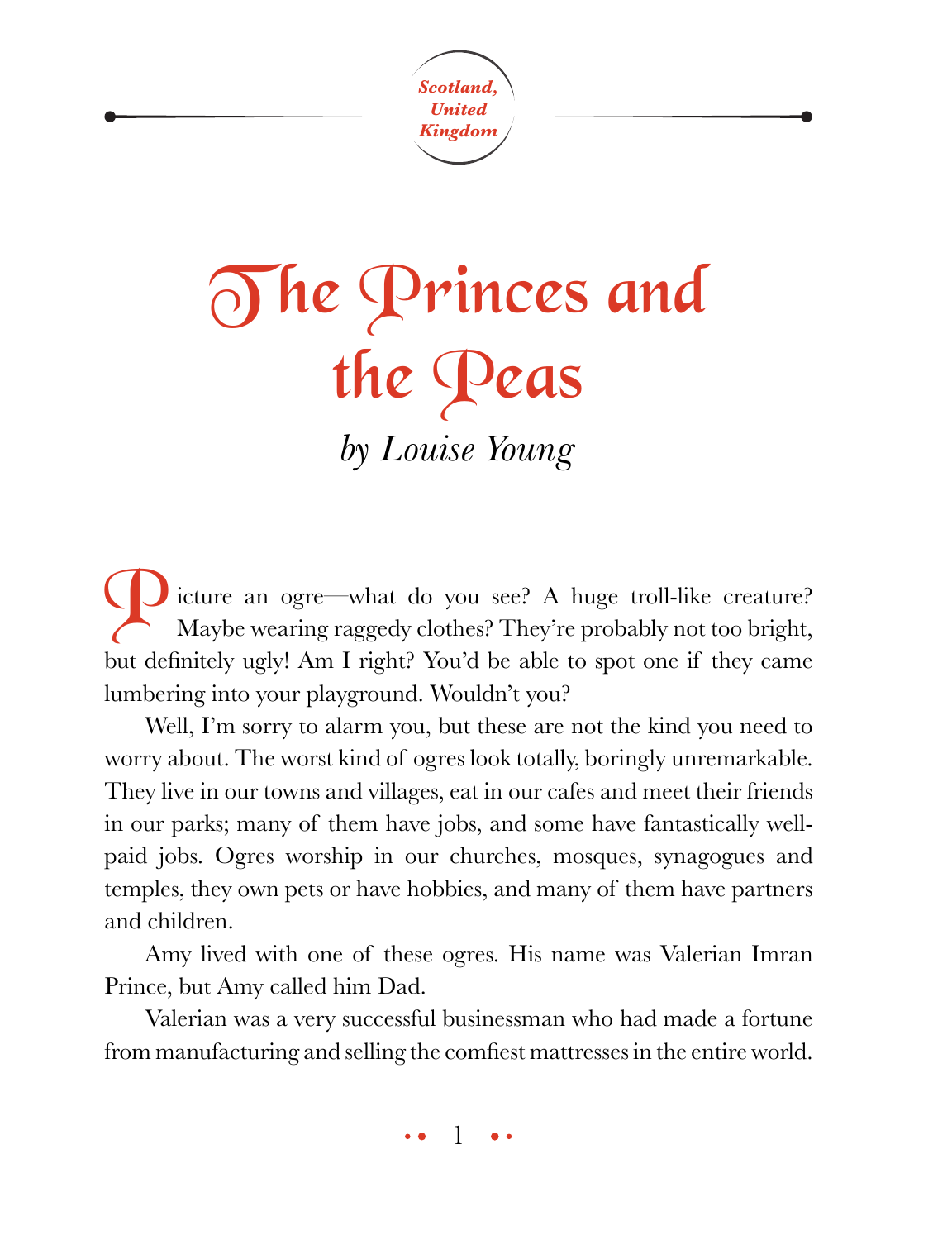None of the other bed manufacturers had worked out the secret behind each Princely Night mattresses' ability to deliver a minimum of eight hours' blissful, uninterrupted sleep each time you went to bed.

"So important in these stressful times we're living through," adults were frequently heard to say.

No one outside the palace knew that each mattress had been soaked in a Princely Night sleeping potion—a herbal formula containing hops, lavender and critically endangered violet peas. In fact, if you were to fly over the Princes' grounds and peer through strong binoculars, you might just glimpse a sight of the last 99.9% of these precious plants known to humankind.

"That's me off, Princess. Come and give your old Dad a kiss!"

Amy came out of her second-best bedroom on the fourth floor, hitched up her skirt and began the long descent down the solid gold bannister.

Lately this way of moving around the palace had lost its appeal. Maybe it was because she was getting older, Amy thought, as she passed between the third and second floor. She was going to be ten next month after all, and that sounded so much more grown up than nine. Maybe it wasn't just that. Lately many things had been feeling not quite right, Amy reflected, as she reached the landing near the front door.

"Bye, Dad. Have a great trip."

Valerian was going to a faraway land to launch his latest product, Sleepy Cuddles blankets.

"Aww, thanks Princess. Hopefully, I'll make a killing," Valerian said, excitedly rubbing his hands together. "I'll bring you back a racehorse, or an elephant. You'd like that."

"NO. No, I don't need you to do that. Thank you, though. What I'd like, what I'd really like, is to do normal stuff with you."

 $\cdots$  2  $\cdots$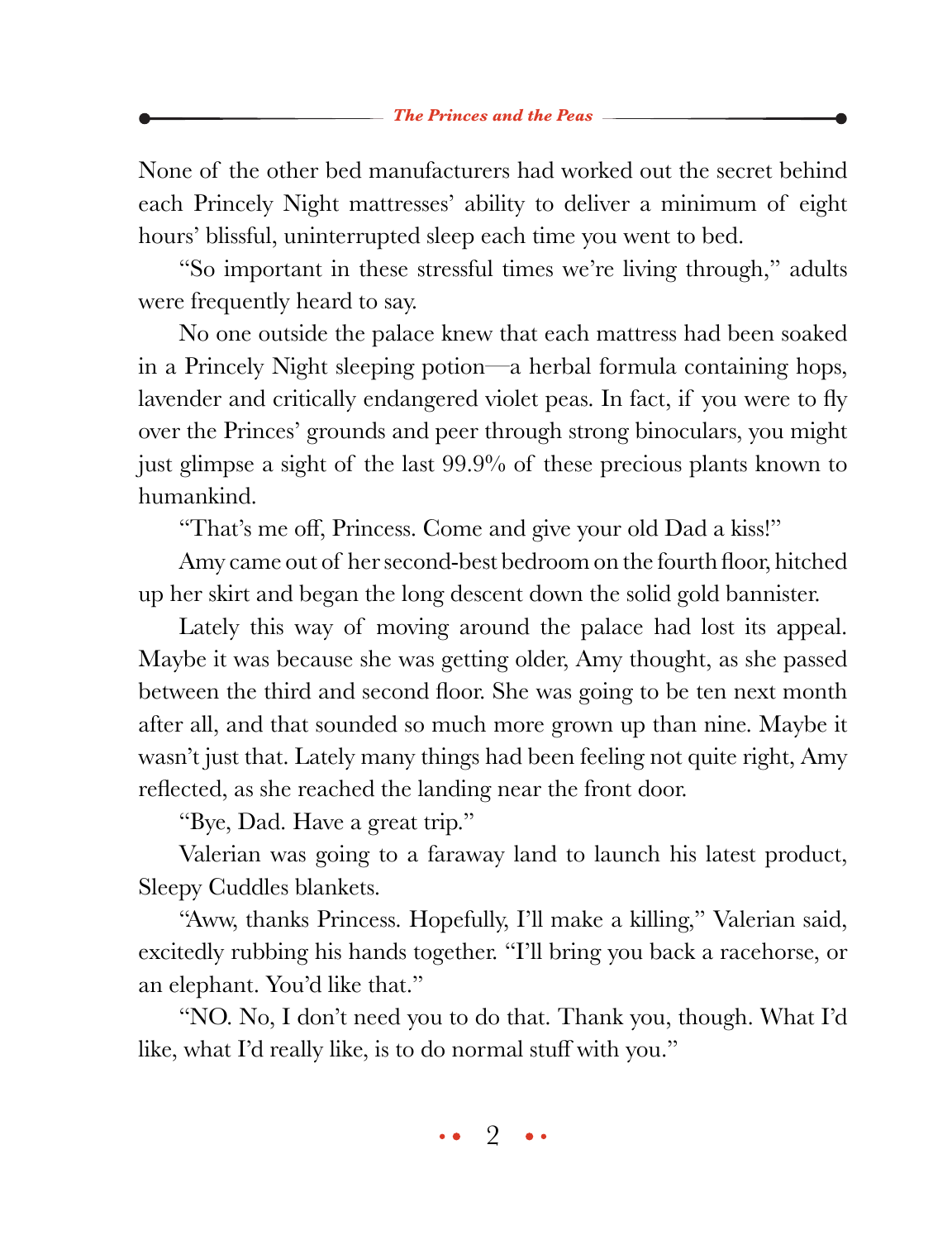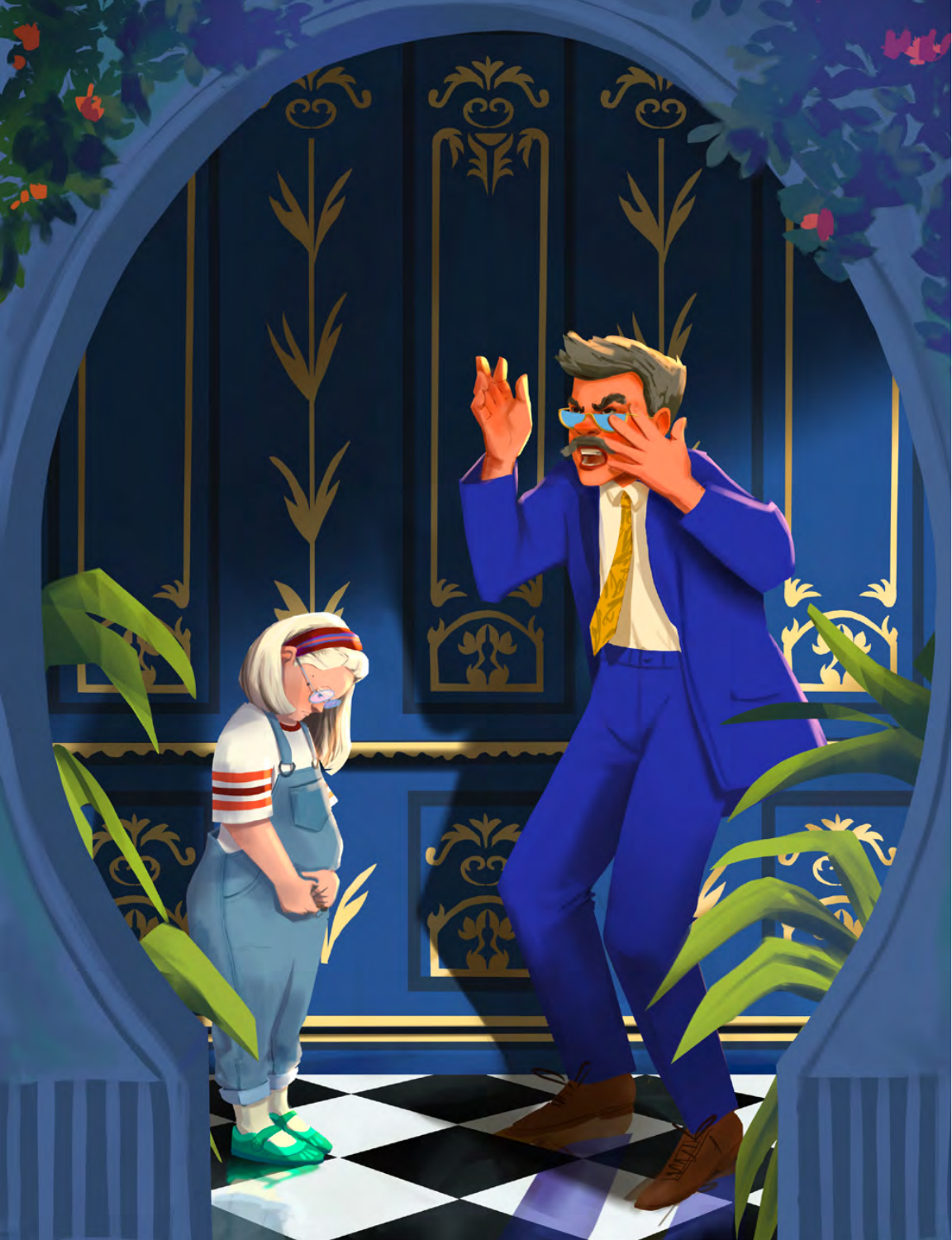"Normal? What d'you mean normal?"

"Well, I was wondering… I thought it would be nice for us to go to that area with grass and seats and people and dogs, on the other side of the moat."

"You want to go to the PARK? Are you out of your MIND? Why would you want to go there when you have your own gardens and tennis courts and zoo and museum and art gallery and waterpark? Haven't I slaved all these years to give you all this so you wouldn't need to be a part of all of THAT?!!"

By now, Valerian was windmilling his arms wildly, spitting out the words as his daughter stared down at her emerald-encrusted slippers.

"I'm sorry if I sounded ungrateful. I am a very lucky girl. I don't know what's wrong with me."

"Mmmm, I might forgive you. See you in a week, and no more funny notions. You're beginning to sound like your mother."

With that, Valerian stomped out of the palace, leading a team of personal assistants to the helipad.

Amy slumped to the marble floor. What *was* wrong with her? How could she be so ungrateful?

As she stood up, Amy became aware of something shiny lying by the door. It was a key, and on closer inspection, Amy saw, engraved in tiny letters, V.I.P. Testing Room. Testing Room? Amy didn't possess any keys, so she was very keen to find the door that could be opened by this one.

She tried all the doors in the main palace, the stables, the galleries and greenhouses, the museum, the cinema and even the house where the peacocks lived when they weren't busy showing off on the lawn. Two days passed, and still Amy had not found the door to which the key belonged.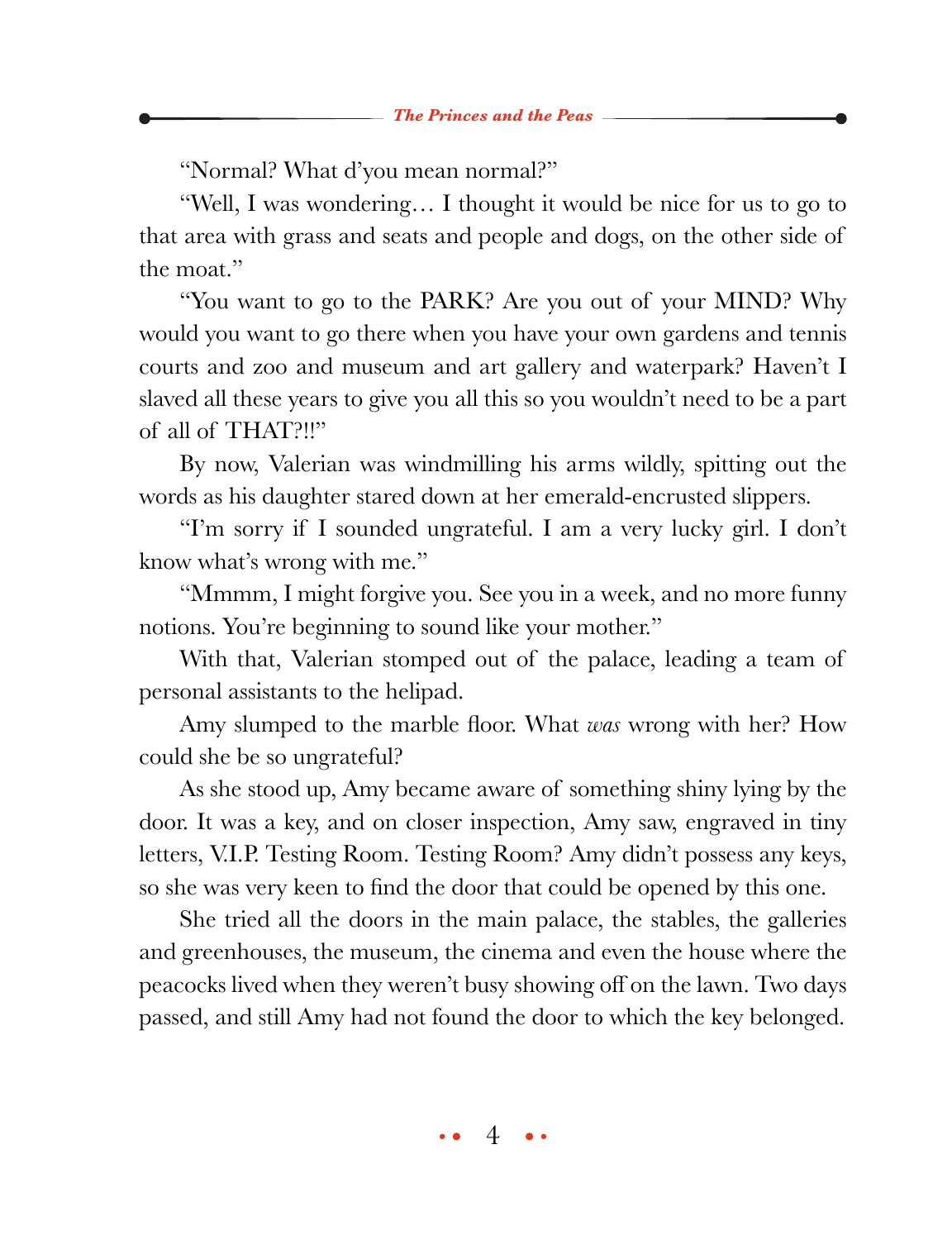That night, just as Amy was finishing her hot chocolate, the sky started to rumble. It rumbled and it grumbled and it rumbled some more. Velvet black clouds drew themselves tight around the palace, and then the rain started. This was no ordinary downpour—this felt like all the Gods and Goddesses had decided to dump their bath water at exactly the same time. The wind whipped itself into a whirl, and soon Amy found it hard to see anything clearly out of her window, just a blur of leaves and twigs and pea pods—lots and lots of pea pods.

The next morning, the sun rose and the world felt more at peace. The gardeners tried to replant what had been uprooted, and the tilers replaced missing slates on the roof. Amy decided to investigate the basement to make sure the storerooms were not flooded. Her Dad would not be happy if the caviar had floated away or the champagne bottles had smashed.

A little rain had got in through the cellar door, but it was nothing to fret about, assured the pastry chef. Relieved, Amy turned to go upstairs when she noticed a curtain ripple ever so slightly with the breeze from all the comings and goings of the kitchen staff. Curious about a curtain placed against a wall, Amy crossed the floor and lifted back the cloth. Behind it was a door—and yes, the key fit.

With just the slightest *creeeak*, Amy stepped through the door and pulled it closed behind her. The familiar smell of lavender, hops and violet peas engulfed her all at once. Adjusting her eyes to the gloom, Amy gasped at the sight of a gigantic pile of mattresses stacked in front of her. There must have been 80? 100? 120? It was hard to tell. The only light came from a small window near the top of the staggeringly high room.

Without any plan in mind, Amy began to climb the mattress mountain. It felt reassuringly stable, with handy footholds between each layer.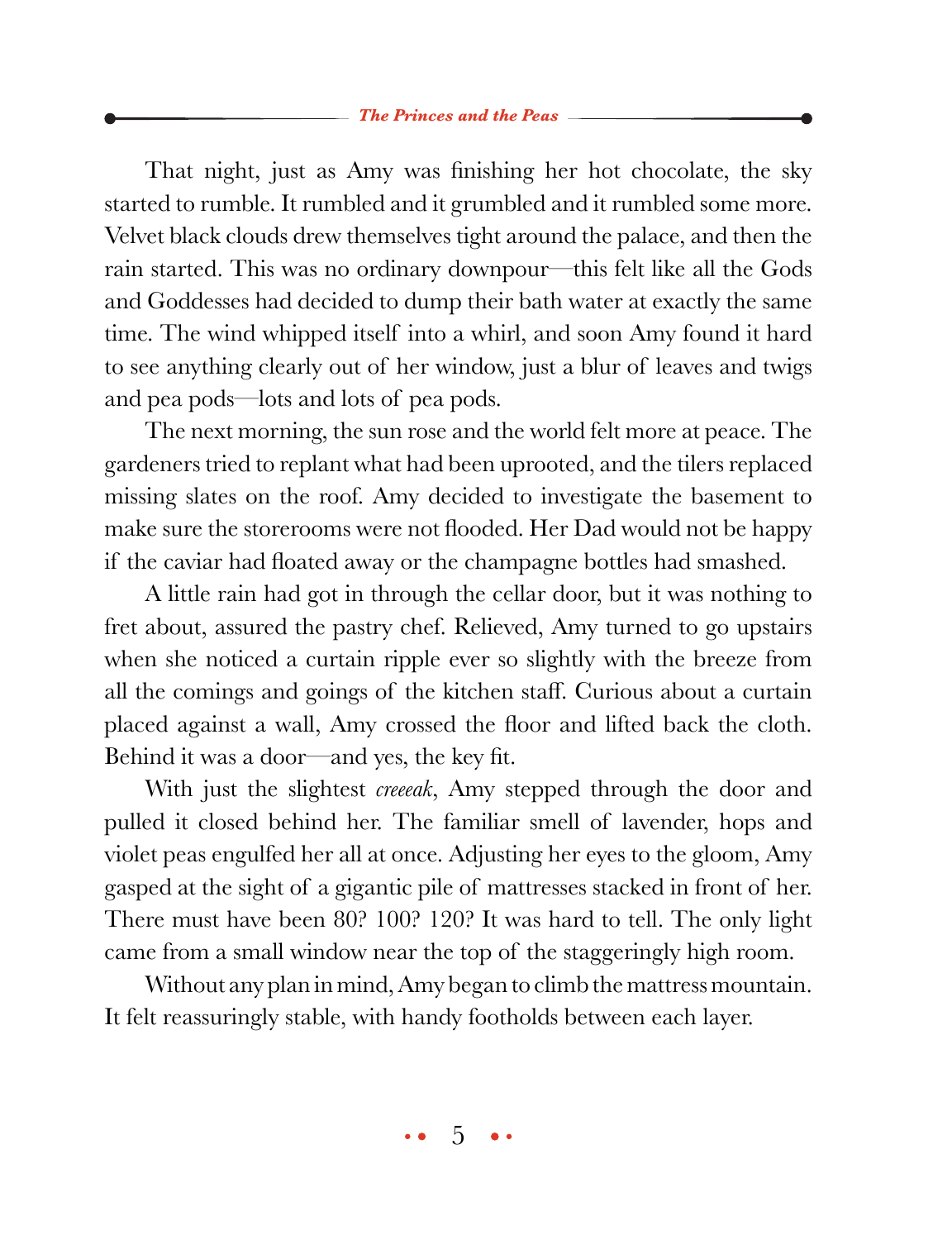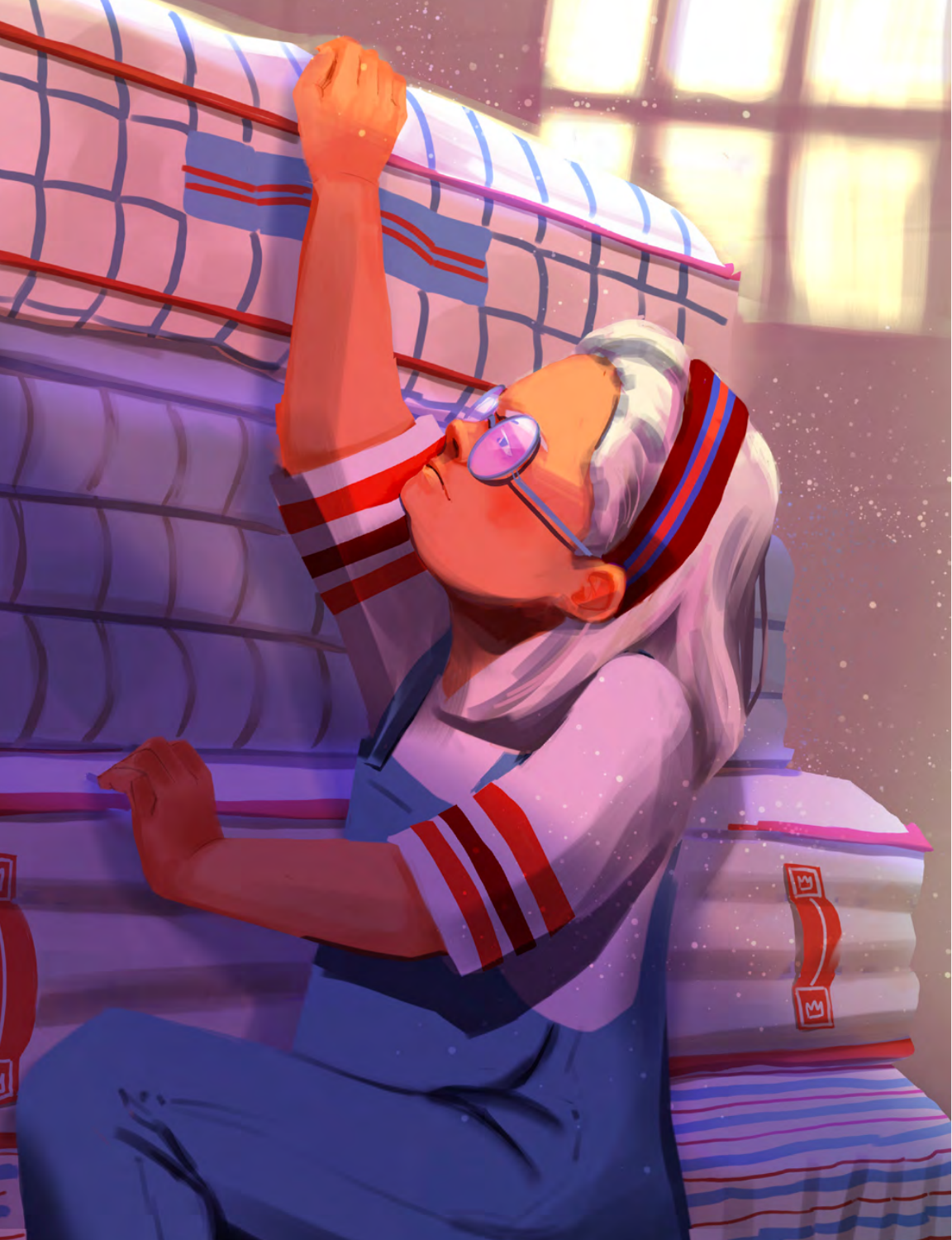"35, 36, 37, this is a dawdle!"

"52, 53, 54, mmm, might need to pace myself."

"82, 83, oh no, why did I start this?"

"94, OH NO. I should not have looked down!"

Amy clung to the mattresses, forehead pressed against the side, legs shaking in fear. She closed her eyes and tried to calm herself by counting to ten. Her heart rate slowed, and she willed herself on.

"95, 96, you can do this!"

Amy felt a little rock under her finger. No time to investigate, she put it in her cardigan pocket as a souvenir, should she ever get out of this situation alive.

"113, 114. Nearly at the top. Nearly there. 118. Made it!"

With a final burst of adrenaline, Amy clambered onto the top mattress. Not daring to peer over the edge, she shuffled towards a wall where the window was within easy reach.

Feeling faint and short of breath, Amy pushed the window open and guzzled the sweet air.

A window box had been securely fastened to the outside ledge. Only a little earth remained, and the space between the earth and the bottom of the box revealed a half-hidden red notebook and a bottle with clear liquid in it. Amy picked up the book and dusted off the earth.

Opening the first page, she read:

"My darling Amy, you have found me, just as I knew you would, my brave, clever child."

"Whoa! No way this could be written by Dad," Amy thought as she felt the tenderness in every word.

"Believe me, I never wanted to leave you, and I can understand if you are angry and want nothing to do with me. But know that I have never